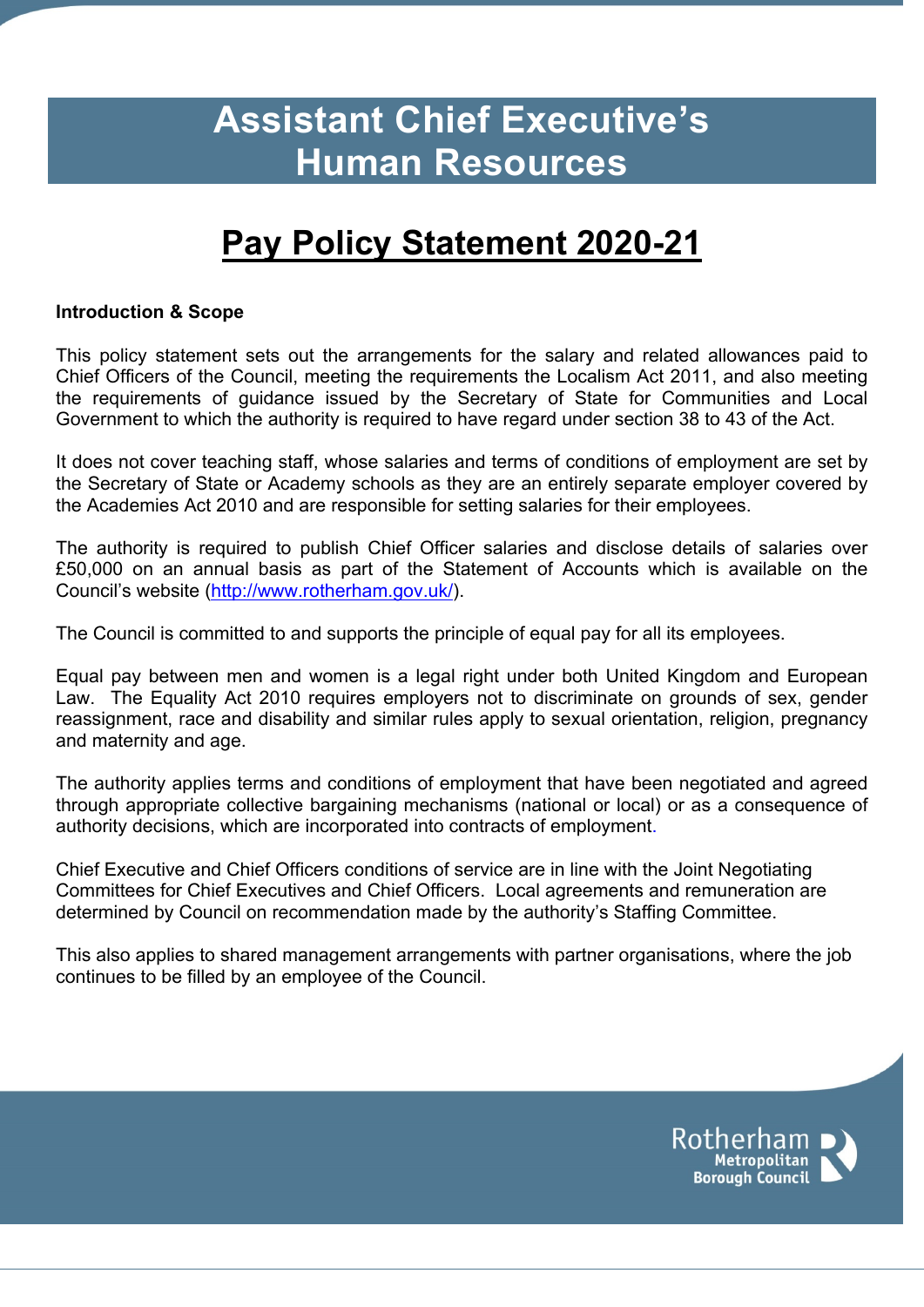### **Definition of officers covered by the Pay Policy Statement**

This policy statement covers the following posts:

- 1. Head of the Paid Service, which in this authority is the post of:
	- Chief Executive
- 2. Statutory Chief Officers, which in this authority are the posts of:
	- Strategic Director Children and Young People's Services (Director Children's Services)
	- Strategic Director Adults Care, Housing and Public Health (Director Adult Social Services)
	- Strategic Director Finance and Customer Services (Section 151 Chief Finance Officer)
	- Director of Public Health (Director Public Health)
	- Assistant Director Legal Services (Monitoring Officer)
- 3. Non-statutory Chief Officers, which in this authority are the posts of:
	- Strategic Director Regeneration and Environment
	- Assistant Chief Executive
	- Assistant Director Children's Social Care
	- Assistant Director Human Resources and Organisational Development
	- Assistant Director Financial Services
	- Assistant Director Customer Information and Digital Services
	- Assistant Director Culture, Sport and Tourism
	- Assistant Director Regeneration, Planning and Transport
	- Assistant Director Community Safety and Streetscene
	- Assistant Director Strategic Commissioning
	- Assistant Director Independent Living
	- Assistant Director Housing
	- Assistant Director Education
	- Assistant Director Early Help and Family Engagement
	- Assistant Director Joint Commissioning CCG, Performance and Inclusion

#### **Policy on remunerating Chief Officers**

The authority's policy on remunerating Chief Officers is set out on the schedule that is attached to this policy statement at Appendix A. It is the policy of this authority to establish a remuneration package for each Chief Officer post that is sufficient to attract and retain staff of the appropriate skills, knowledge, experience, abilities and qualities that is consistent with the authority's requirements of the post in question at the relevant time.

### **Policy on other aspects of remuneration of Chief Officers**

Other aspects of the remuneration of Chief Officers are appropriate to be covered by this policy statement. These other aspects are defined as recruitment, pay increases, additions to pay, performance related pay, earn back, bonuses, termination payments, transparency, reemployment when in receipt of a Local Government pension or a redundancy/severance payment and pension legislation. These matters are addressed in the schedule attached to this policy statement at Annex B

#### . **Pay Relationship**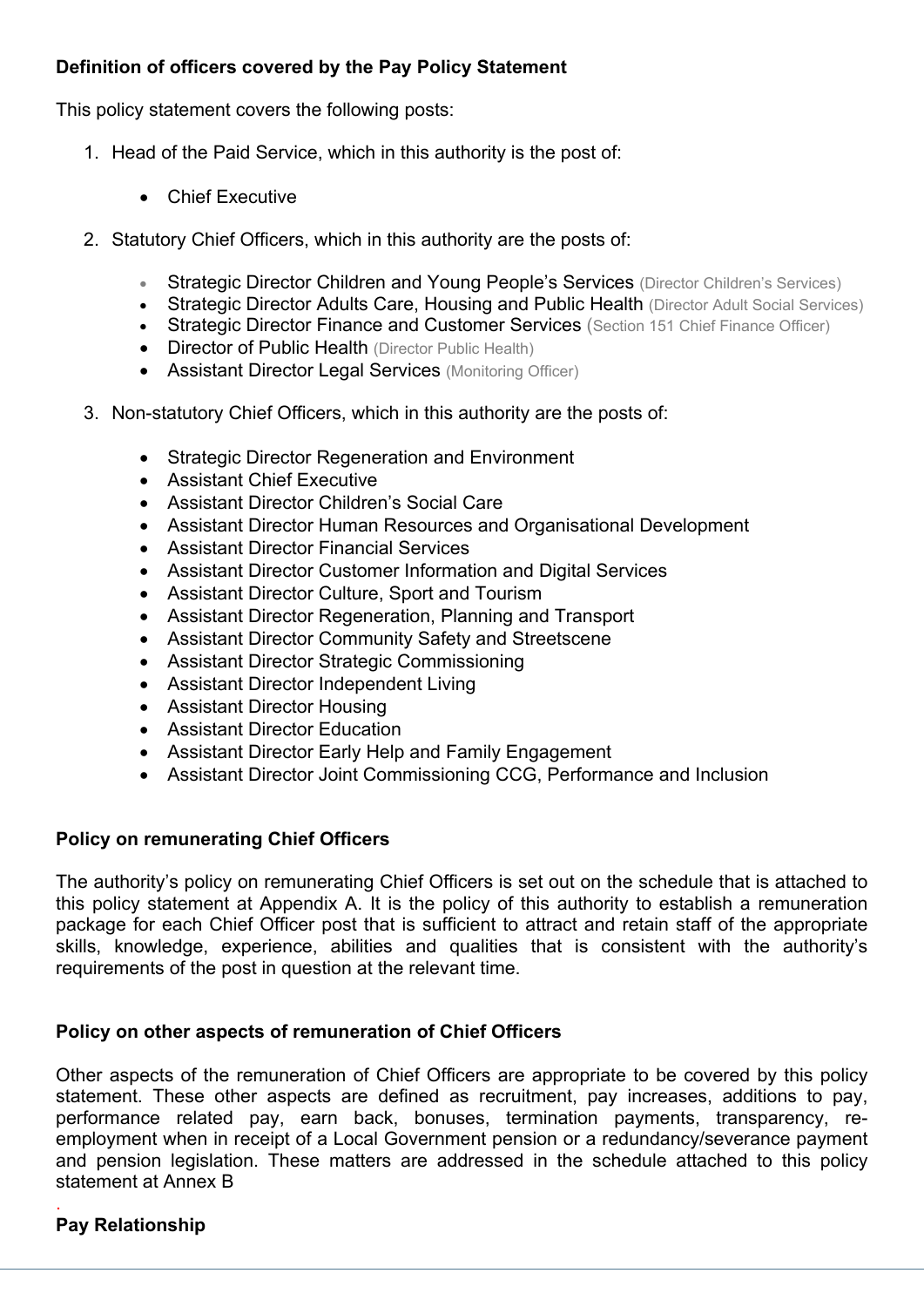The lowest pay rate in the authority (excluding apprentice rates) equates to a full time equivalent annual salary of £17,711 and can be expressed as an hourly rate of pay of £9.18. This pay rate and salary was determined by the authority as part of a pay scale for employees employed on the National Joint Council Local Government Services Terms and Conditions.

The highest paid salary in this authority is £168,129 which is paid to the Chief Executive.

The ratio between the two salaries, the 'pay multiple' is 9.5 to 1. Against the median salary of £20,541 this multiple reduces to 8 to 1 and against the average salary of £24,881 to 7 to 1.

The Hutton review considered the multiple should be no greater than 20 to 1 (lower is better) and based on the current situation the Council falls well below this threshold. The authority does not have a policy on maintaining or reaching a specific 'pay multiple', however the authority is conscious of the need to ensure that the salary of the highest paid employee is not excessive and is consistent with the needs of the authority.

These pay rates may increase in accordance with any pay settlements which are reached through the respective national negotiating bodies.

#### **Salary Packages over £100,000**

The authority will ensure that before an offer of appointment is made, any salary package for any post that is in excess of £100,000 is considered by Council following recommendation by Staffing Committee.

#### **Flexibility to address recruitment issues for vacant posts**

In exceptional circumstances where there are recruitment difficulties; there may be a requirement to consider the payment of temporary market supplements such as 'golden hellos', retention payments or regular monthly payments.

In situations where a market supplement is being considered a report detailing the business case is considered by the Assistant Director of Human Resources & Organisational Development who makes the final decision as to whether a supplement is payable, the amount and the frequency of review. For Chief Officer graded posts where this would result in a pay package in excess of £100k the case will be considered by Council on recommendation made by the Staffing Committee.

Supplements can be reviewed at any time but a review must be undertaken on an annual basis.

#### **Policy Amendment**

The Council may seek to change elements within the pay policy as part of any necessary efficiency review or as other circumstances dictate.

This policy statement is reviewed annually and is presented to Council each year for consideration in order to ensure that a policy is in place for the authority prior to the start of each financial year.

#### **Exit Payment Cap and Pension Reforms**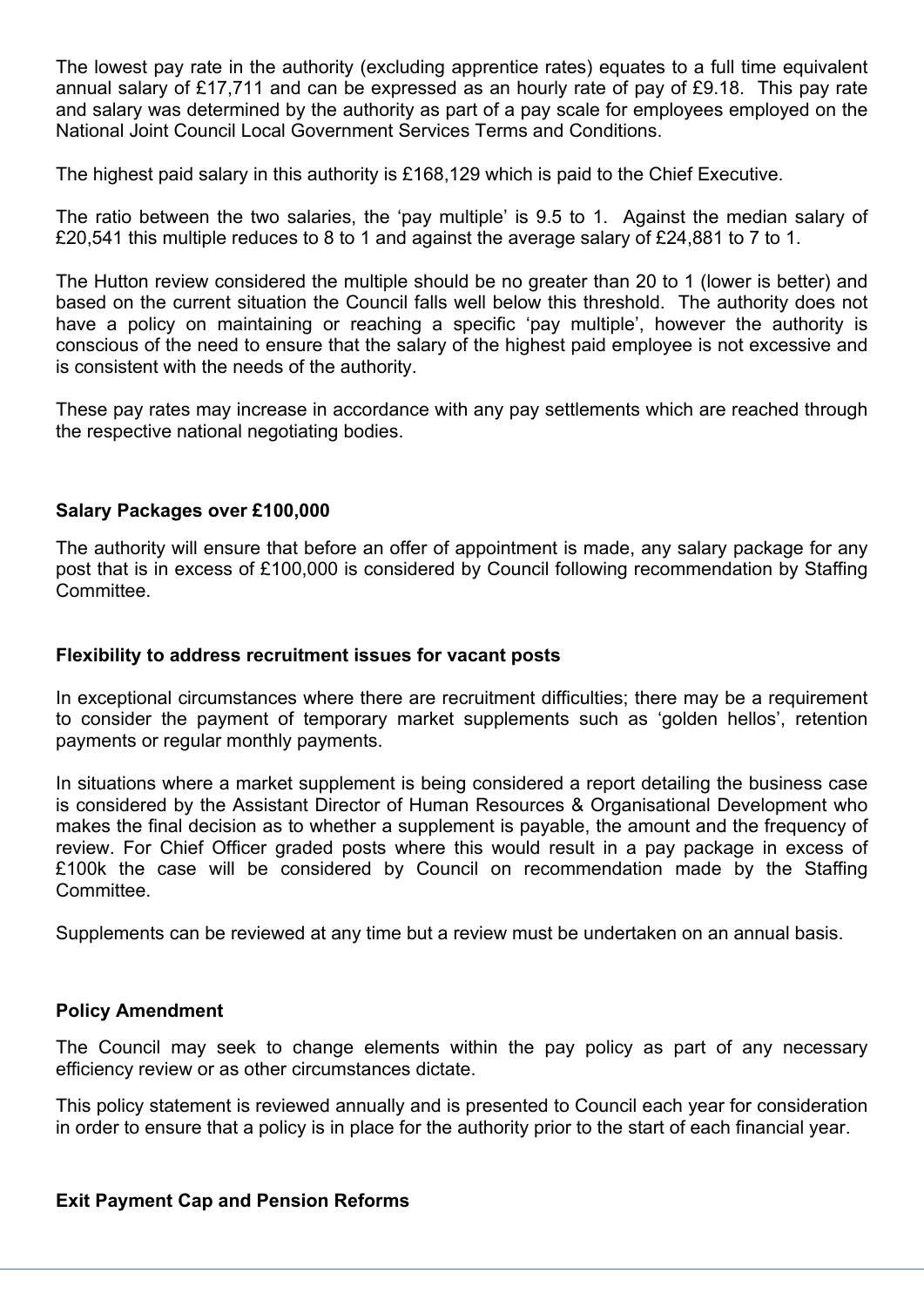It is expected that legislative changes will be implemented in the following areas, in which case the authority will apply changes as appropriate:

- The fixing of a cap on exit payments made to employees departing the public sector
- Recovery of exit payments made to high earners who leave the public sector on or after the implementation date if they return to the public sector within 12 months of leaving.
- Other associated reform of redundancy payment limits and related pension scheme provisions

#### **Pay Policy References**

- Agency workers directive 2011
- Hutton Fair Pay in the Public Sector Final Report (March 2011)
- Joint Negotiating Committee for Local Authority Chief Executives
- Joint Negotiating Committee for Chief Officers of Local Authorities
- Local Government (Early Termination of Employment) (Discretionary Compensation) (England and Wales) Regulations 2006
- Local Government Pension Scheme (Benefits, Membership & Contributions) Regulations
- Localism Act 2011
- National Joint Council for Local Government Services
- Representation of the People Act 1983
- Rotherham Borough Council Scheme of Delegation
- The Accounts and Audit (England) Regulations (2011)
- The Equality Act 2010
- The Secretary of State for CLG Code of Recommended Practice for Local Authorities on Data Transparency
- Local Government Transparency Code 2015
- HM Treasury Recovery of Public Sector exit payments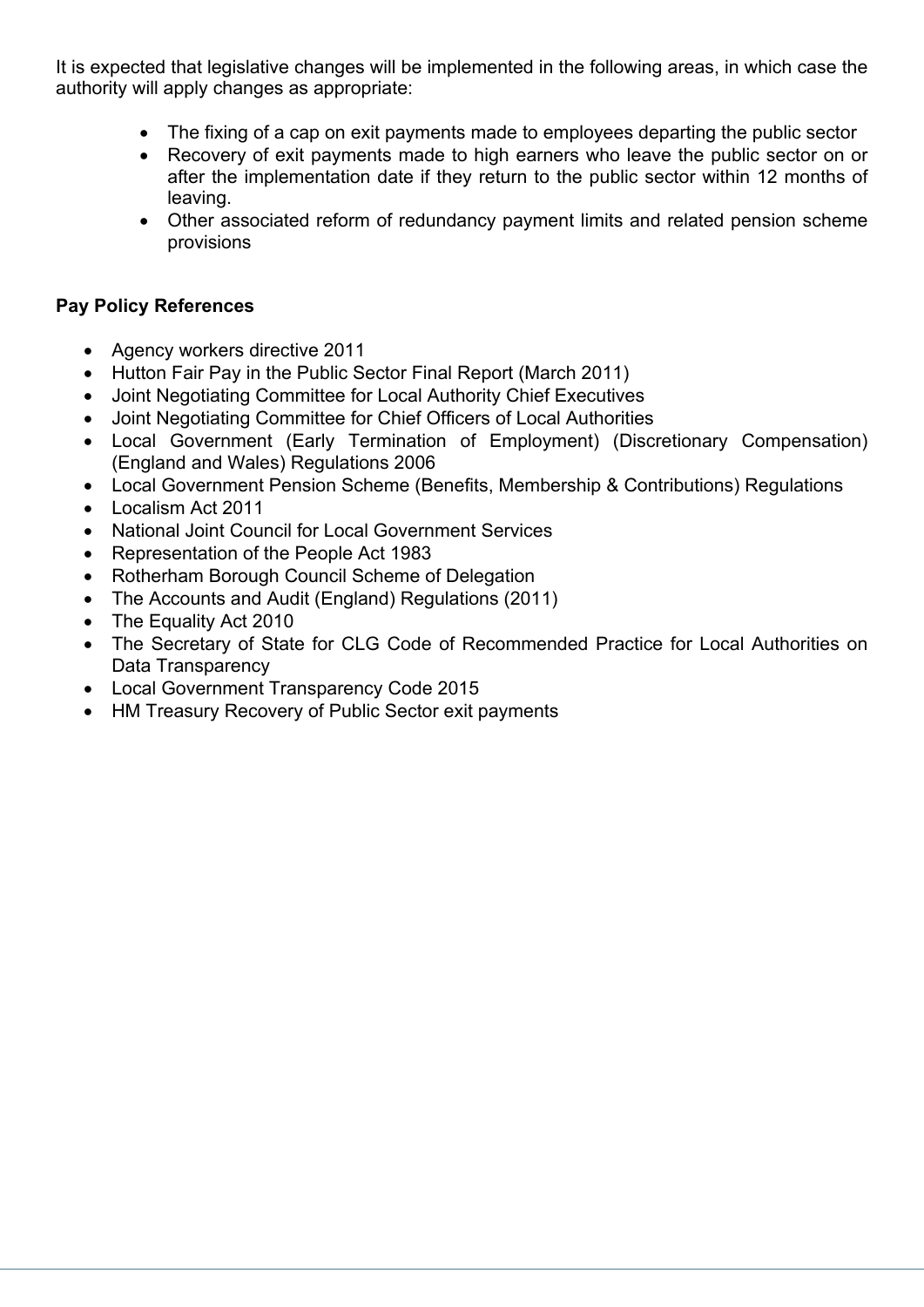#### **Appendix A – Policy on Remunerating Chief Officers 2020/21**

#### **Post Salary Ceiling**<br>£168,129 **Additional Allowances Bonus Profit Related Pay Earn Back Pension Enhancement** Chief Executive **Executive E168.129** None The authority does not operate bonus schemes The authority does not operate performance related pay systems The authority does not operate earn-back pay systems It is not Council policy to award additional pension entitlement (regulation 31) Strategic Director Children and Young People's Services £147,900 None The authority does not operate bonus schemes The authority does not operate performance related pay systems The authority does not operate earn-back pay systems It is not Council policy to award additional pension entitlement (regulation 31) Strategic Director Adults Care, Housing and Public Health £130,176 None The authority does not operate bonus schemes The authority does not operate performance related pay systems The authority does not operate earn-back pay systems It is not Council policy to award additional pension entitlement (regulation 31) Strategic Director Finance and Customer Services  $£120.336$  None The authority does not operate bonus schemes The authority does not operate performance related pay systems The authority does not operate earn-back pay systems It is not Council policy to award additional pension entitlement (regulation 31) Director of Public Health **E100,825** None The authority does not operate bonus schemes The authority does not operate performance related pay systems The authority does not operate earn-back pay systems It is not Council policy to award additional pension entitlement (regulation 31) Assistant Director Legal Services **E87,791** None The authority does not operate bonus schemes The authority does not operate performance related pay systems The authority does not operate earn-back pay systems It is not Council policy to award additional pension entitlement (regulation 31)

#### **Head of Paid Service and Statutory Officers**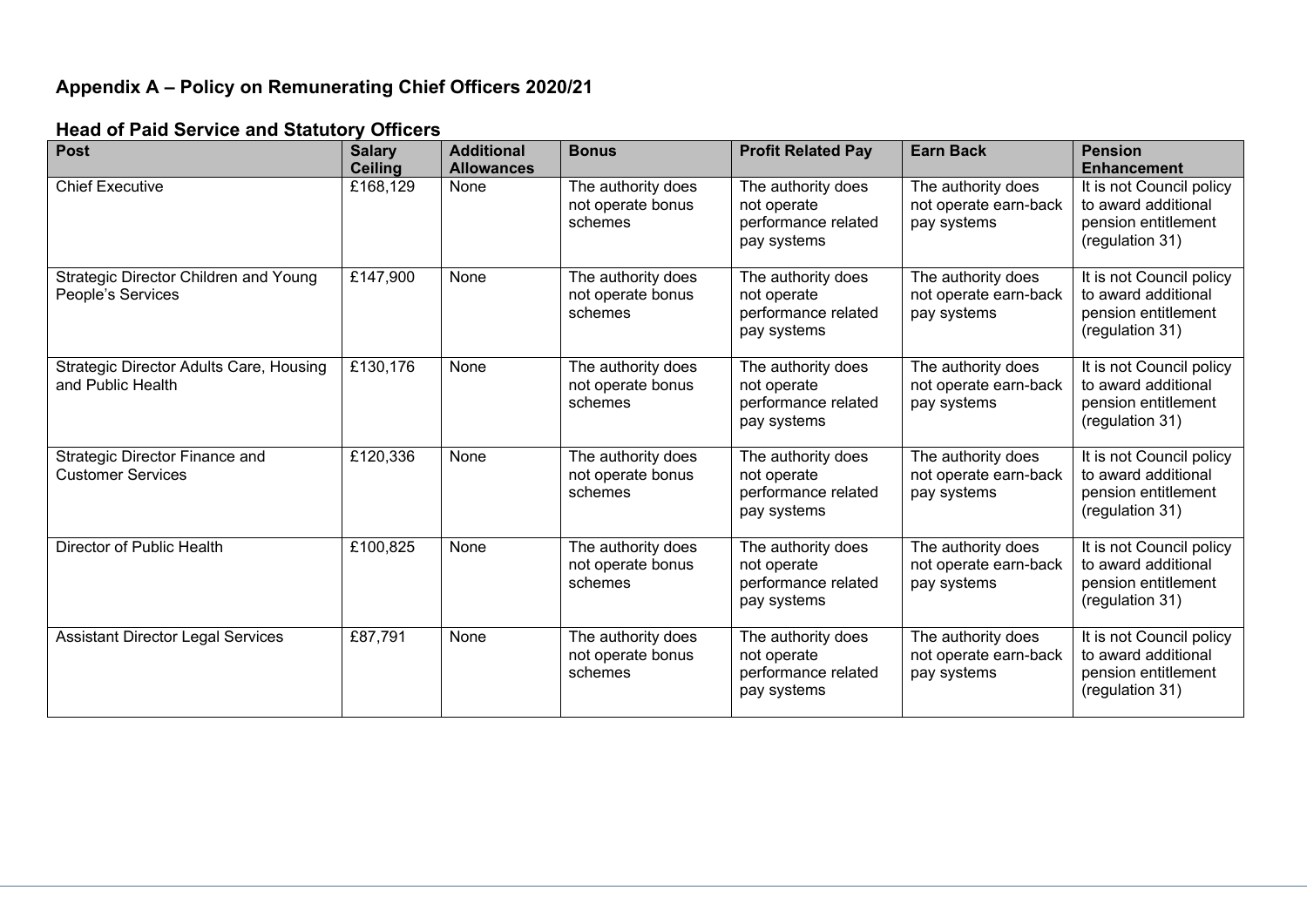### **Non-statutory Chief Officers**

| <b>Post</b>                                                                 | <b>Salary</b><br><b>Ceiling</b> | <b>Additional</b><br><b>Allowances</b> | <b>Bonus</b>                                       | <b>Performance</b><br><b>Related Pay</b>                                | <b>Earn Back</b>                                           | <b>Pension</b><br><b>Enhancement</b>                                                      |
|-----------------------------------------------------------------------------|---------------------------------|----------------------------------------|----------------------------------------------------|-------------------------------------------------------------------------|------------------------------------------------------------|-------------------------------------------------------------------------------------------|
| Strategic Director Regeneration and<br>Environment                          | £120,336                        | None                                   | The authority does<br>not operate bonus<br>schemes | The authority does<br>not operate<br>performance related<br>pay systems | The authority does<br>not operate earn-back<br>pay systems | It is not Council policy<br>to award additional<br>pension entitlement<br>(regulation 31) |
| <b>Assistant Chief Executive</b>                                            | £102,948                        | None                                   | The authority does<br>not operate bonus<br>schemes | The authority does<br>not operate<br>performance related<br>pay systems | The authority does<br>not operate earn-back<br>pay systems | It is not Council policy<br>to award additional<br>pension entitlement<br>(regulation 31) |
| Assistant Director Children's Social<br>Care                                | £96,000                         | None                                   | The authority does<br>not operate bonus<br>schemes | The authority does<br>not operate<br>performance related<br>pay systems | The authority does<br>not operate earn-back<br>pay systems | It is not Council policy<br>to award additional<br>pension entitlement<br>(regulation 31) |
| <b>Assistant Director Human Resources</b><br>and Organisational Development | £87,791                         | None                                   | The authority does<br>not operate bonus<br>schemes | The authority does<br>not operate<br>performance related<br>pay systems | The authority does<br>not operate earn-back<br>pay systems | It is not Council policy<br>to award additional<br>pension entitlement<br>(regulation 31) |
| <b>Assistant Director Financial Services</b>                                | £87,791                         | None                                   | The authority does<br>not operate bonus<br>schemes | The authority does<br>not operate<br>performance related<br>pay systems | The authority does<br>not operate earn-back<br>pay systems | It is not Council policy<br>to award additional<br>pension entitlement<br>(regulation 31) |
| <b>Assistant Director Customer Information</b><br>and Digital Services      | £87,791                         | None                                   | The authority does<br>not operate bonus<br>schemes | The authority does<br>not operate<br>performance related<br>pay systems | The authority does<br>not operate earn-back<br>pay systems | It is not Council policy<br>to award additional<br>pension entitlement<br>(regulation 31) |
| Assistant Director Culture, Sport and<br>Tourism                            | £87,791                         | None                                   | The authority does<br>not operate bonus<br>schemes | The authority does<br>not operate<br>performance related<br>pay systems | The authority does<br>not operate earn-back<br>pay systems | It is not Council policy<br>to award additional<br>pension entitlement<br>(regulation 31) |
| Assistant Director Regeneration,<br>Planning and Transport                  | £87,791                         | None                                   | The authority does<br>not operate bonus<br>schemes | The authority does<br>not operate<br>performance related<br>pay systems | The authority does<br>not operate earn-back<br>pay systems | It is not Council policy<br>to award additional<br>pension entitlement<br>(regulation 31) |
| <b>Post</b>                                                                 | <b>Salary</b>                   | <b>Additional</b>                      | <b>Bonus</b>                                       | <b>Profit Related Pay</b>                                               | <b>Earn Back</b>                                           | <b>Pension</b>                                                                            |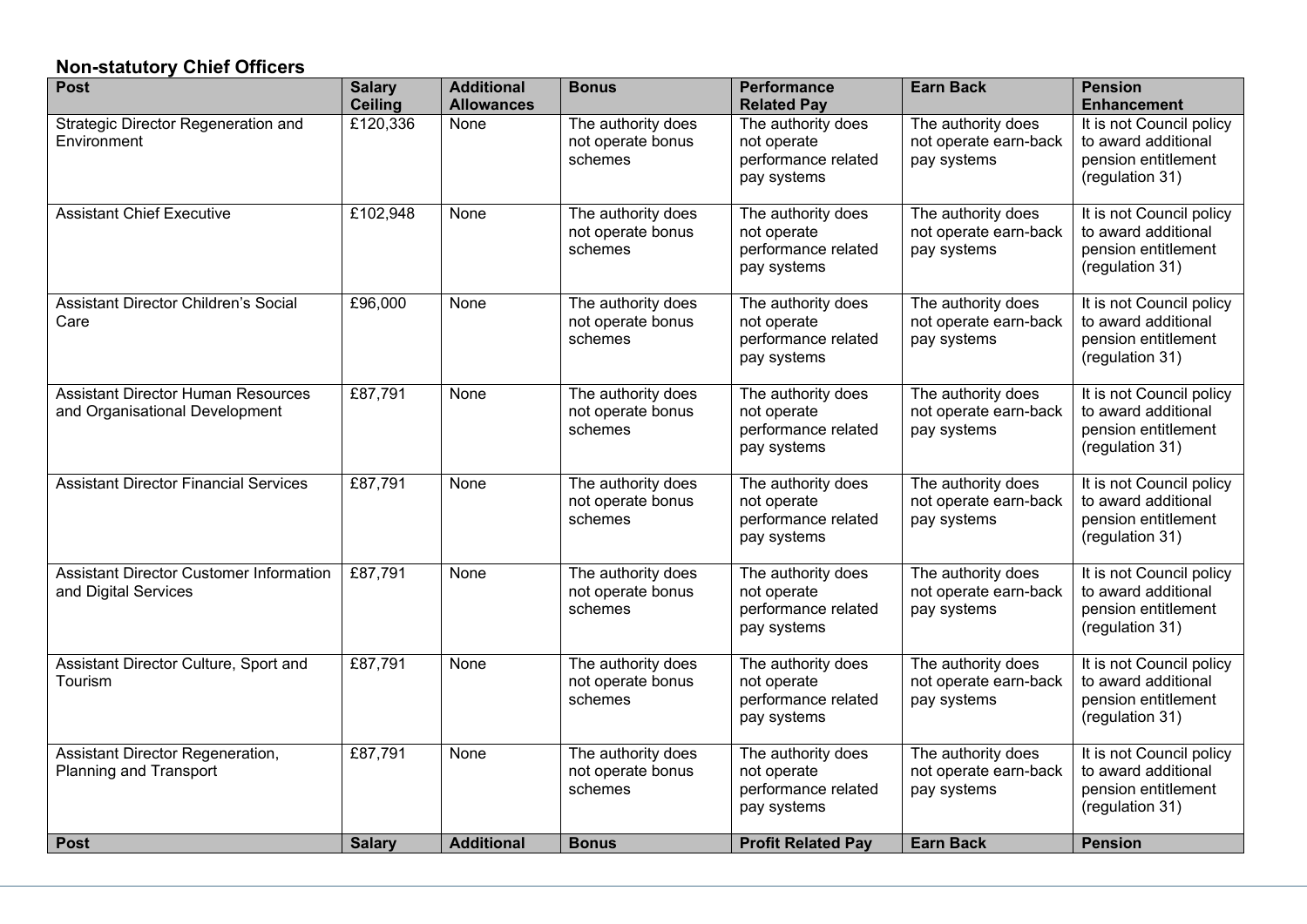|                                                                          | <b>Ceiling</b> | <b>Allowances</b> |                                                    |                                                                         |                                                            | <b>Enhancement</b>                                                                        |
|--------------------------------------------------------------------------|----------------|-------------------|----------------------------------------------------|-------------------------------------------------------------------------|------------------------------------------------------------|-------------------------------------------------------------------------------------------|
| <b>Assistant Director Community Safety</b><br>and Streetscene            | £87,791        | None              | The authority does<br>not operate bonus<br>schemes | The authority does<br>not operate<br>performance related<br>pay systems | The authority does<br>not operate earn-back<br>pay systems | It is not Council policy<br>to award additional<br>pension entitlement<br>(regulation 31) |
| <b>Assistant Director Strategic</b><br>Commissioning                     | £87,791        | None              | The authority does<br>not operate bonus<br>schemes | The authority does<br>not operate<br>performance related<br>pay systems | The authority does<br>not operate earn-back<br>pay systems | It is not Council policy<br>to award additional<br>pension entitlement<br>(regulation 31) |
| Assistant Director Independent Living                                    | £87,791        | <b>None</b>       | The authority does<br>not operate bonus<br>schemes | The authority does<br>not operate<br>performance related<br>pay systems | The authority does<br>not operate earn-back<br>pay systems | It is not Council policy<br>to award additional<br>pension entitlement<br>(regulation 31) |
| <b>Assistant Director Housing</b>                                        | £87,791        | None              | The authority does<br>not operate bonus<br>schemes | The authority does<br>not operate<br>performance related<br>pay systems | The authority does<br>not operate earn-back<br>pay systems | It is not Council policy<br>to award additional<br>pension entitlement<br>(regulation 31) |
| <b>Assistant Director Education</b>                                      | £87,791        | None              | The authority does<br>not operate bonus<br>schemes | The authority does<br>not operate<br>performance related<br>pay systems | The authority does<br>not operate earn-back<br>pay systems | It is not Council policy<br>to award additional<br>pension entitlement<br>(regulation 31) |
| Assistant Director Early Help and<br><b>Family Engagement</b>            | £87,791        | None              | The authority does<br>not operate bonus<br>schemes | The authority does<br>not operate<br>performance related<br>pay systems | The authority does<br>not operate earn-back<br>pay systems | It is not Council policy<br>to award additional<br>pension entitlement<br>(regulation 31) |
| Assistant Director Joint Commissioning<br>CCG, Performance and Inclusion | £87,791        | None              | The authority does<br>not operate bonus<br>schemes | The authority does<br>not operate<br>performance related<br>pay systems | The authority does<br>not operate earn-back<br>pay systems | It is not Council policy<br>to award additional<br>pension entitlement<br>(regulation 31) |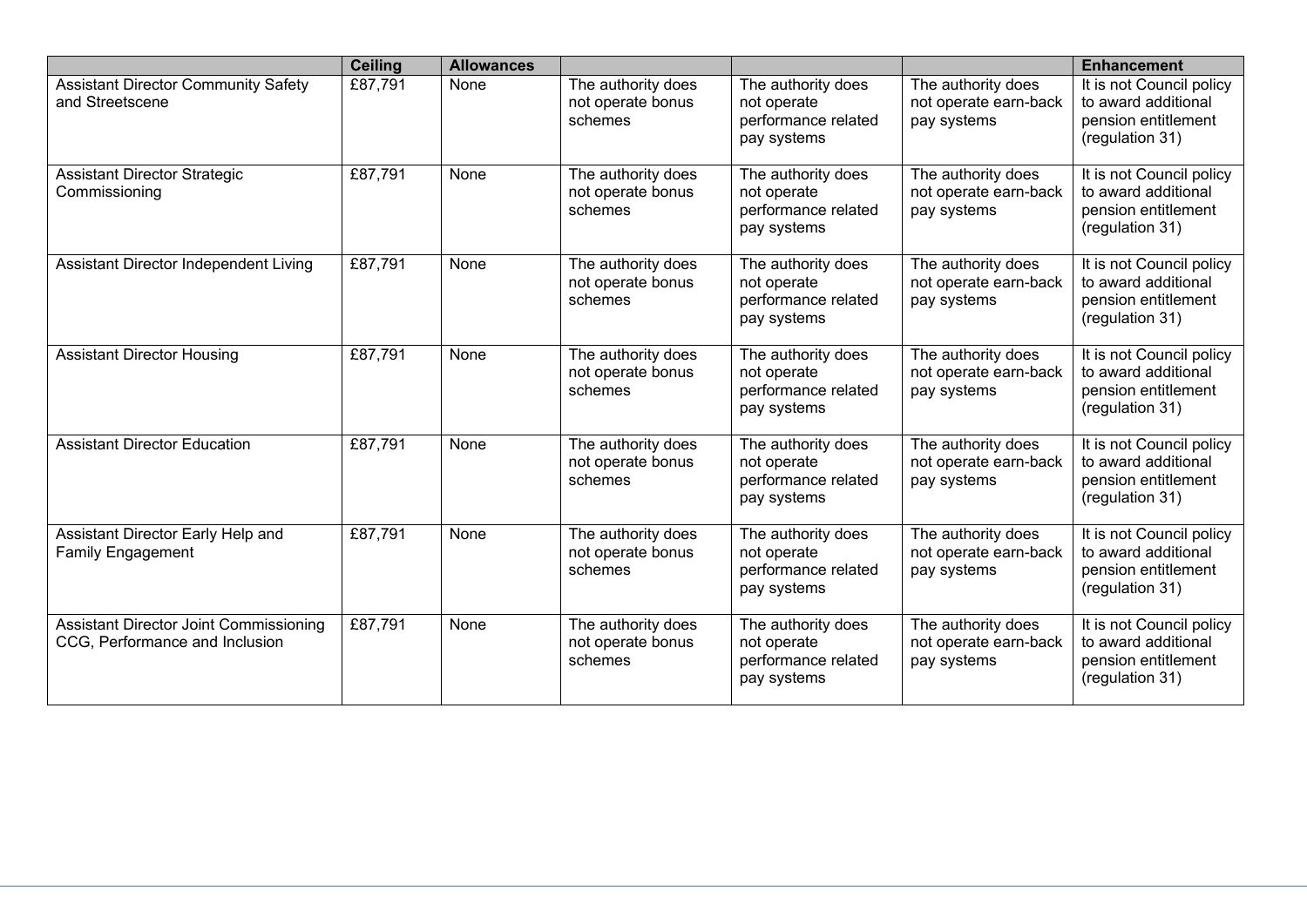## **Appendix B - Policy on other aspects of remuneration of Chief Officers 2020/21**

| <b>Aspect of Chief Officer Remuneration</b>                           | <b>Authority Policy</b>                                                                                                                                                                                                                                                                                                              |
|-----------------------------------------------------------------------|--------------------------------------------------------------------------------------------------------------------------------------------------------------------------------------------------------------------------------------------------------------------------------------------------------------------------------------|
| Recruitment                                                           | Posts are advertised and appointed to at the appropriate approved salary for the post unless there<br>is evidence that a successful appointment of a person with the required knowledge, experience,<br>skills, abilities and qualities cannot be made without varying the remuneration package.                                     |
|                                                                       | In such circumstances a variation to the remuneration package is appropriate under the Authority's<br>policy. Any changes will be approved through the Authority's appropriate decision making<br>process.                                                                                                                           |
|                                                                       | Salary packages over £100,000 require Council approval.                                                                                                                                                                                                                                                                              |
| Pay Increases                                                         | The authority applies any pay increases that are agreed by relevant national negotiating bodies<br>and/or any pay increases that are agreed through local negotiations.                                                                                                                                                              |
| Additions to Pay                                                      | The Authority does not make additional payments beyond those specified in the contract of<br>employment.                                                                                                                                                                                                                             |
| Performance Related Pay                                               | The Authority does not operate a performance related pay system for Chief Officers as it believes<br>that it has sufficiently strong performance management arrangements in place to ensure high<br>performance from its senior managers.                                                                                            |
|                                                                       | Any areas of under-performance would be addressed through capability procedures.                                                                                                                                                                                                                                                     |
| Earn-Back (withholding an element of base pay related to performance) | The authority does not operate an earn-back pay system whereby a proportion of the employee<br>salary is held back and only paid if specific targets are achieved as it believes that it has sufficiently<br>strong performance management arrangements in place to ensure high performance from its<br>senior managers.             |
|                                                                       | Any areas of under-performance would be addressed through capability procedures.                                                                                                                                                                                                                                                     |
| <b>Bonuses</b>                                                        | The authority does not have or intends to introduce any bonus schemes.                                                                                                                                                                                                                                                               |
| <b>Termination Payments</b>                                           | The authority's normal redundancy payment arrangements apply to all staff including Chief Officers<br>and the Chief Executive. The authority also applies the appropriate Pensions regulations in<br>circumstances where employees qualify for release of pensions.                                                                  |
|                                                                       | Council will also be given the opportunity to vote on any severance package with a cost in excess<br>of £100k. The components of any such package will be clearly set out and will include pay in lieu of<br>notice, redundancy payment, pension release costs, settlement payments, holiday pay and any<br>fees or allowances paid. |
| Transparency                                                          | The Authority meets its requirements under the Localism Act, the Local Government Transparency                                                                                                                                                                                                                                       |